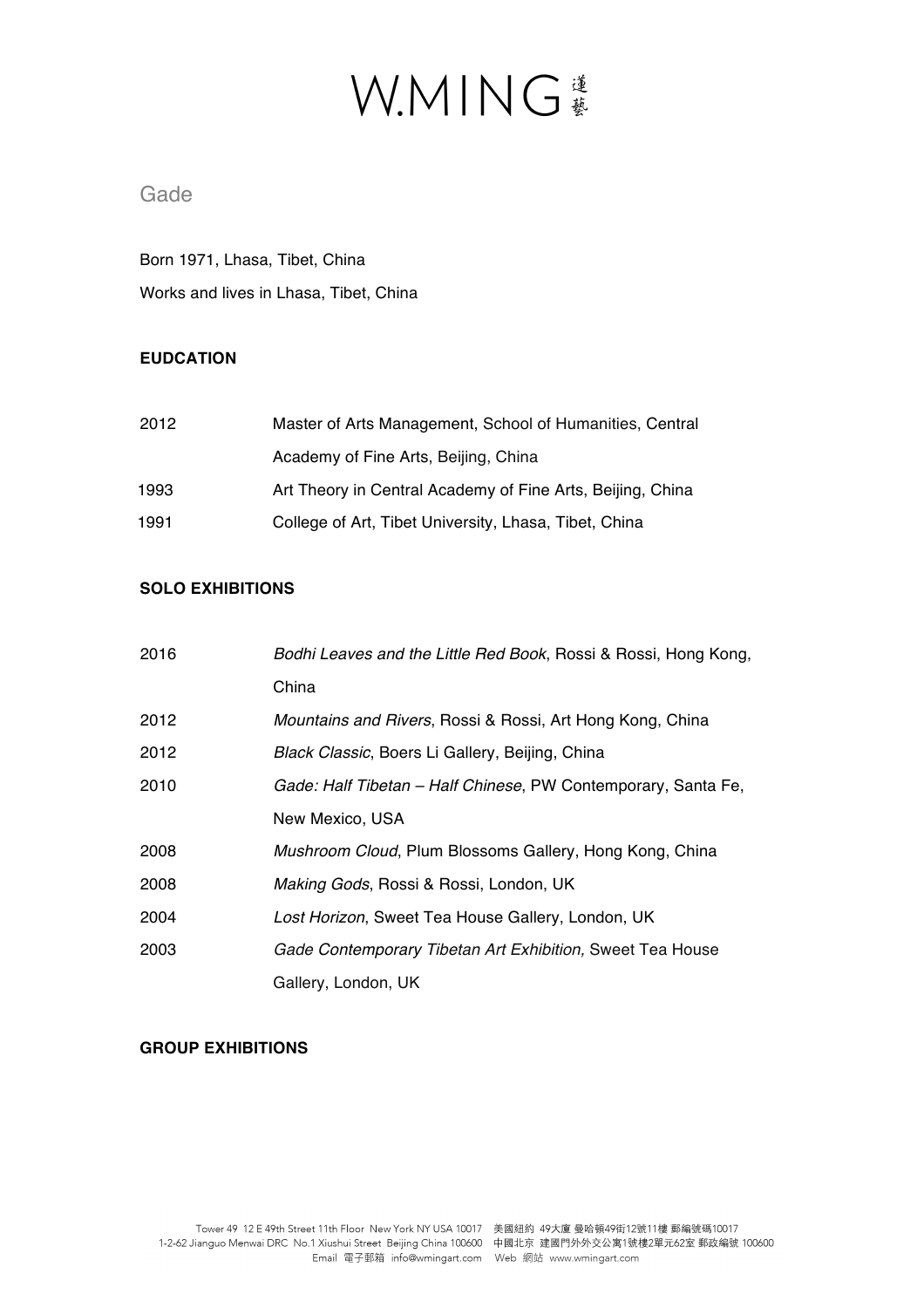| 2018 | Transcending Territories, Mongolian & Tibetan Culture Exhibition,    |
|------|----------------------------------------------------------------------|
|      | China Association of Minority Artist Residencies and The Scorching   |
|      | Sun Art Lab, Lhasa, Tibet, China                                     |
| 2018 | Mind Temple, MoCA Shanghai, Shanghai, China                          |
| 2018 | Boundless: Contemporary Tibetan Artists at Home and Abroad, UC       |
|      | Berkeley Art Museum & Pacific Film Archive, Berkeley, CA, USA        |
| 2018 | Tibet: Now, Red Door Gallery, Beijing, China                         |
| 2018 | Prefect - Buddhism and Art, The Fifth World Buddhist Forum, Fujian,  |
|      | China                                                                |
| 2018 | 2D VS 3D, Red Gate Gallery, Beijing, China                           |
| 2017 | Maitreya Karuna & Prajna, Shanghai Gallery of Art, Shanghai, China   |
| 2016 | Third CAFAM Biennale - Negotiating Space: I Never Thought You        |
|      | Were Like That, CAFA Art Museum, Beijing, China                      |
| 2015 | The Benetton Project 2015 Venice Biennale - Micro-painting from      |
|      | Tibet, Venice, Italy                                                 |
| 2015 | Buddha: Ten Thousand Embodiments, Chan Liu Art Museum, Taipei,       |
|      | China                                                                |
| 2015 | Moo - The Secret Language of Yaks, Contemporary Art Exhibition,      |
|      | Yak Museum of Tibet, Lhasa, Tibet, China                             |
| 2014 | Buddha: Ten Thousand Embodiments - Images of Buddha in Tibetan       |
|      | Art, Rouge & Noir Gallery, Lhasa, Tibet, China                       |
| 2014 | Parallel Realities, ARNDT, Berlin, Germany in conjunction with Rossi |
|      | & Rossi, London, UK Impermanence, Rossi & Rossi, Hong Kong,          |
|      | China                                                                |
| 2014 | Impermanence, Rossi & Rossi, Hong Kong, China                        |
| 2014 | Anonymous: Contemporary Tibetan Art, The Fleming Museum at the       |
|      | University of Vermont, Burlington, Vermont, USA and the Queens       |
|      | Museum of Art, New York, USA                                         |
| 2014 | Our Clouded Hills, Art 14, London, UK                                |
| 2013 | SAME: DIFFERENCE, Rossi & Rossi, London, UK                          |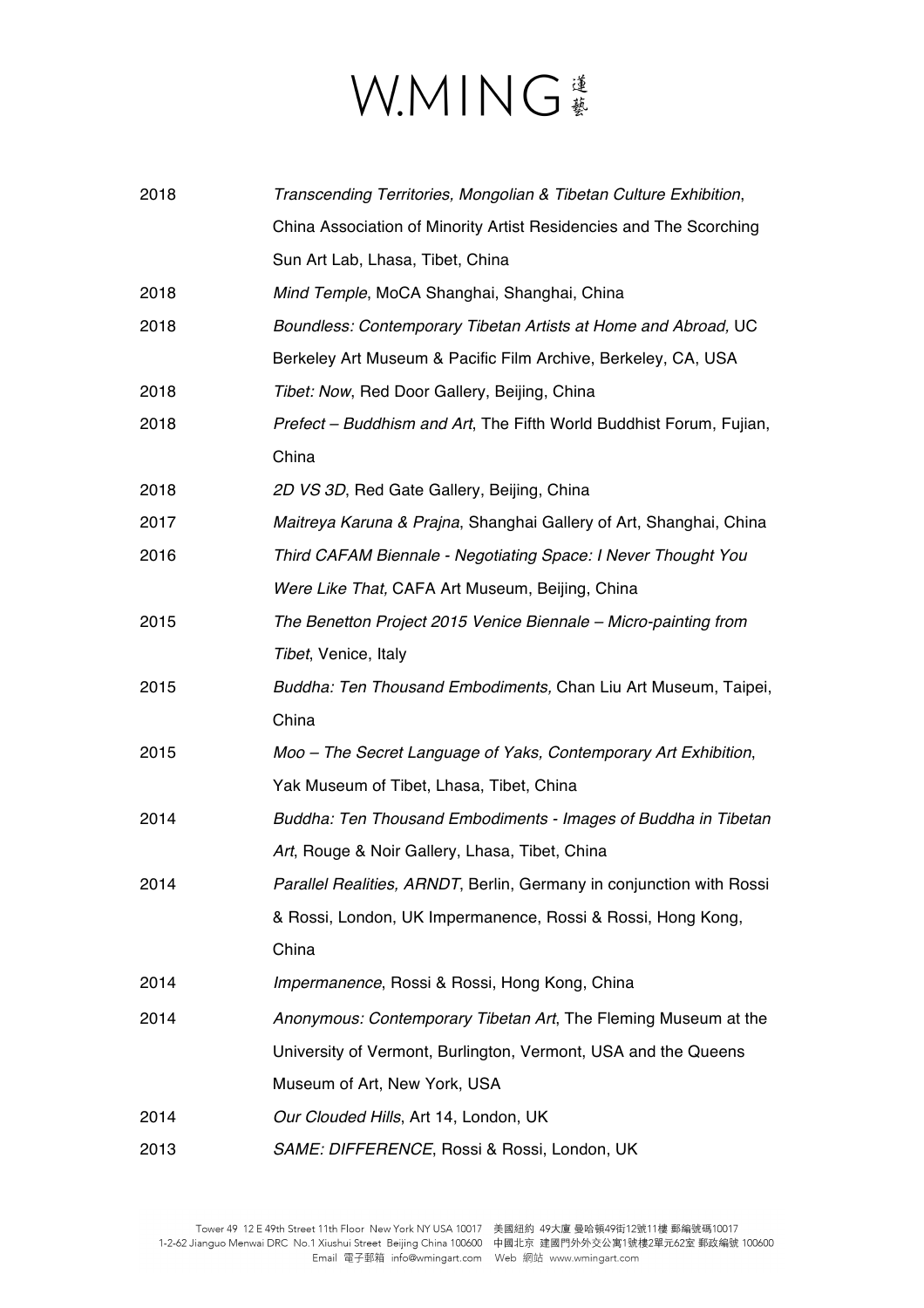| 2013 | In-Between: 21st Century Tibetan Artists Respond to 12th - 15th     |
|------|---------------------------------------------------------------------|
|      | Century Tibetan Manuscript Covers, Rossi & Rossi, London, UK        |
| 2013 | Dojima River Biennale 2013, Osaka, Japan                            |
| 2013 | Anonymous: Contemporary Tibetan Art, Dorsky Museum at the State     |
|      | University of New York, New Paltz, New York, USA                    |
| 2012 | All Our Relations - 18th Sydney Biennale, Sydney, Australia         |
| 2011 | Exhibition of Modern Tibetan Artists, Temnikova and Kasela Gallery, |
|      | Tallinn, Estonia                                                    |
| 2011 | ART HK 11- Hong Kong International Art Fair, Hong Kong, China       |
| 2011 | Roundabout, Muze'on Tel Aviv Lamanut, Tel Aviv-Yafo, Israeli        |
| 2011 | What's So Funny About Peace, Love and Understanding?, Rossi and     |
|      | Rossi, London, UK                                                   |
| 2011 | Beyond the Mandala - Contemporary Art from Tibet, Volte Gallery,    |
|      | Mumbai, India, in collaboration with Rossi & Rossi, London, UK      |
| 2011 | Tibet. Art. Now. Tibetan Art between Tradition and Modernity, Asia  |
|      | Onlus, Grosseto, Italy                                              |
| 2010 | Scorching Sun of Tibet - Contemporary Tibetan Art Show,             |
|      | Songzhuang Art Center, Beijing, China                               |
| 2010 | Boys and Girls Come out to Play, Summer Exhibition, Rossi & Rossi,  |
|      | London, UK                                                          |
| 2010 | Roundabout, City Gallery Wellington, Wellington, New Zealand        |
| 2009 | Four Tibetan Contemporary Masters, PW Contemporary Gallery,         |
|      | SantaFe, New Mexico, USA                                            |
| 2008 | 55 Days in Valencia - Chinese Art Meeting, Institut Valencia d'Art  |
|      | Morden, Valencia, Spain                                             |
| 2008 | Return to Lhasa - Second Annual Tibetan Contemporary Art            |
|      | Exhibition, Red Gate Gallery, Beijing, China                        |
| 2008 | SH Contemporary Art Fair, Shanghai, China                           |
| 2007 | Reincarnation, Doris Mccarthy Gallery, University of Toronto        |
|      | Scarborough, Canada                                                 |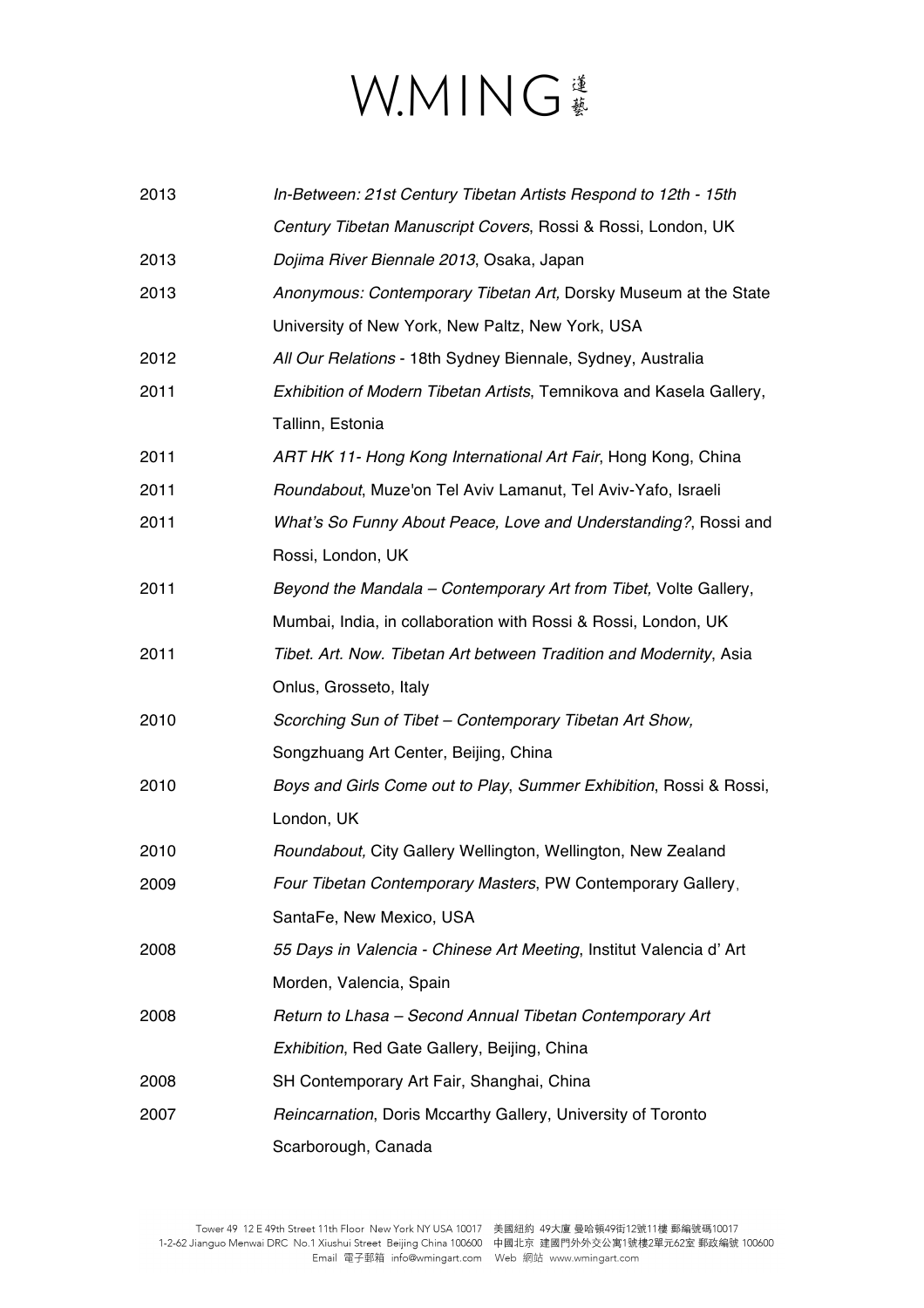| 2007 | Consciousness and Form: Tibetan Contemporary Art, Rossi and              |
|------|--------------------------------------------------------------------------|
|      | Rossi Ltd, London, UK                                                    |
| 2007 | Lhasa: New Art from Tibet, Red Gate Gallery, Beijing, China              |
| 2007 | Inside Out - Tibetan Contemporary Art, Red Gate Gallery, Beijing,        |
|      | China                                                                    |
| 2007 | Inside Out - Tibetan Contemporary Art, Gedun Choephel Art Gallery,       |
|      | Lhasa, Tibet, China                                                      |
| 2007 | <b>Tibetan Encounters: Contemporary Meets Tradition, Neuhoff Gallery</b> |
|      | (organized by Anna Maria and Fabio Rossi), NY, USA                       |
| 2006 | Art from the Rroof of the World - Contemporary Painting from Tibet,      |
|      | Siebengebirgs Museum, Königswinter, Germany                              |
| 2006 | Lhasa Train, Peaceful Wind, Santa Fe, New Mexico, USA                    |
| 2006 | Waves on the Turquoise Lake - Contemporary Expressions of                |
|      | Tibetan Art, University of Colorado Museum, Boulder, Colorado, USA       |
| 2005 | From Classic to Contemporary - Visions from Tibet, Rossi & Rossi         |
|      | and The Sweet Tea House Art, London, UK                                  |
| 2002 | Transversing Cultures: Observation in Time and Space, Henry Street       |
|      | Settlement Abrons Art Center, New York, USA                              |
| 2002 | Visions of Tibet, Snug Harbor Cultural Center, Statten Island, New       |
|      | York, USA                                                                |
| 2002 | Modern Mythologies, Elsa Mott Ives Gallery, New York, USA                |
| 2001 | Tibetan Paintings Exhibition, Beijing Gallery, Beijing, China            |
| 2000 | Even by the Mountain - Tibetan Contemporary Artists, Macao, China        |
| 1999 | Tibet Snowy Pearl - Contemporary Painting Exhibition, International      |
|      | Book Gallery, Beijing, China                                             |
| 1998 | Han Shuli · Gade Exhibition, Kuala Lumpur, Malaysia                      |
| 1995 | The World of the Book of the Dead - Tibet Contemporary Art, Tokyo,       |
|      | Japan                                                                    |

### **PUBLIC COLLECTIONS**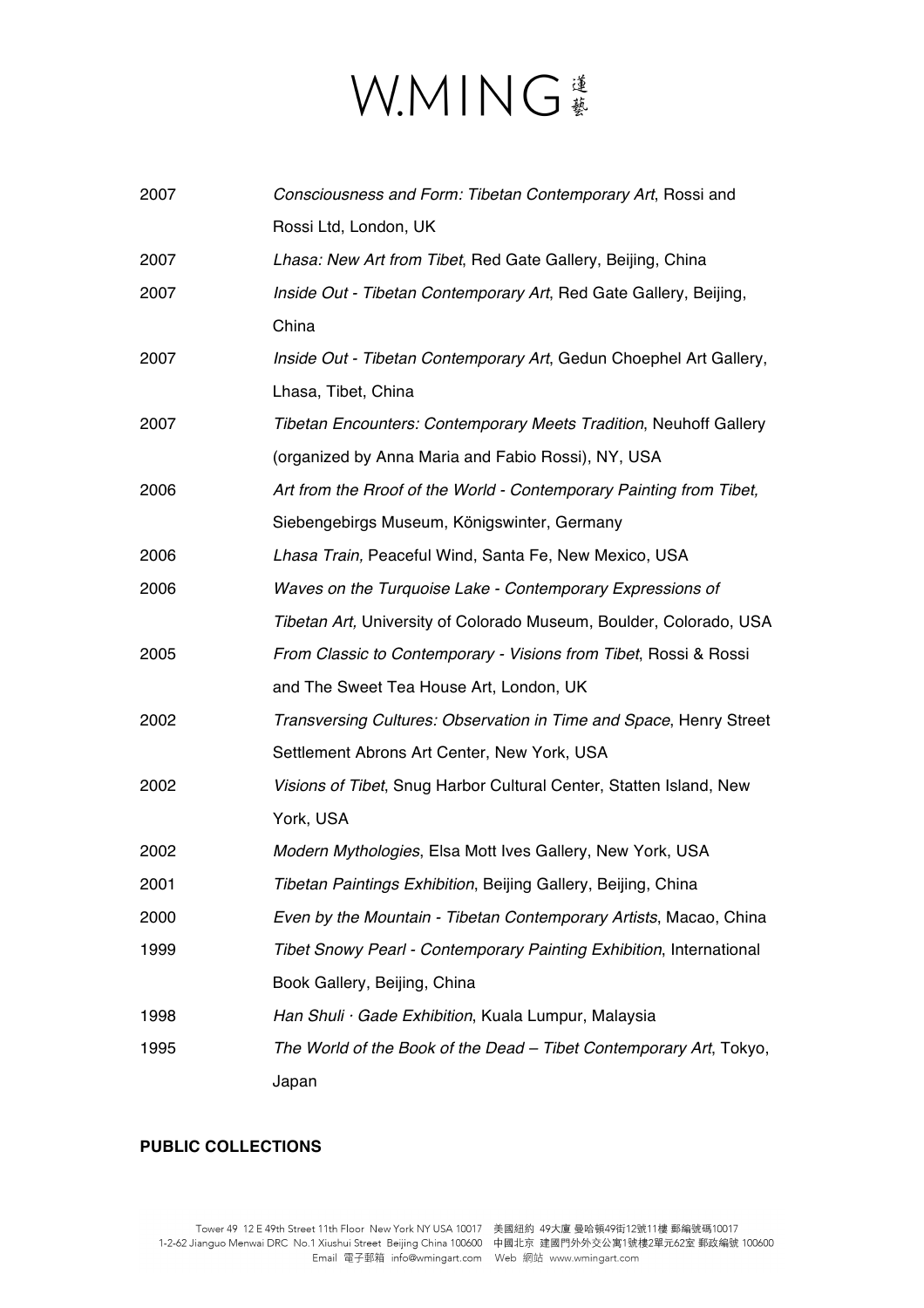The National Art Museum of China, Beijing, China Rubin Museum of Art, NY, USA The Museum of Fine Arts of Valencia, Valencia, Spain CAFA (Central Academy of Fine Arts) Art Museum, Beijing, China Benetton Group, Italy The White Rabbit Gallery, Sydney, Australia CU Art Museum, CO, USA

### **WORKING EXPERIENCE**

| 2019      | Vice-Chairman of Tibetan Artists Association, Lhasa, Tibet, China  |
|-----------|--------------------------------------------------------------------|
| 2016      | One of the Funders of The Scorching Sun Art Lab, Lhasa, Tibet,     |
|           | China                                                              |
| 2003      | One of the Funders of Gendu Choephel Artists' Guild, Lhasa, Tibet, |
|           | China                                                              |
| 1991-2018 | The Department of Fine Arts of College of Art, Tibet University,   |
|           | Lhasa, Tibet, China                                                |

### **CURATORIAL EXPERIENCE**

| 2020 | Illusion and Bubble - Contemporary Tibetan Art Group Exhibition,   |
|------|--------------------------------------------------------------------|
|      | W.Ming Art, NY, USA                                                |
| 2019 | Transcending Territories – Mongolian & Tibetan Culture Exhibition, |
|      | The Scorching Sun Art Lab, Lhasa, Tibet, China                     |
| 2018 | Her - Tibetan's Women Art Exhibition, Jove Mountain Art Space,     |
|      | Lhasa, Tibet, China                                                |
| 2016 | Journey From Heart - 13th Anniversary Exhibition of Gendu          |
|      | Choephel Artists' Guild & The Scorching Sun Art Lab Inaugural      |
|      | Opening, The Scorching Sun Art Lab, Lhasa, Tibet, China            |